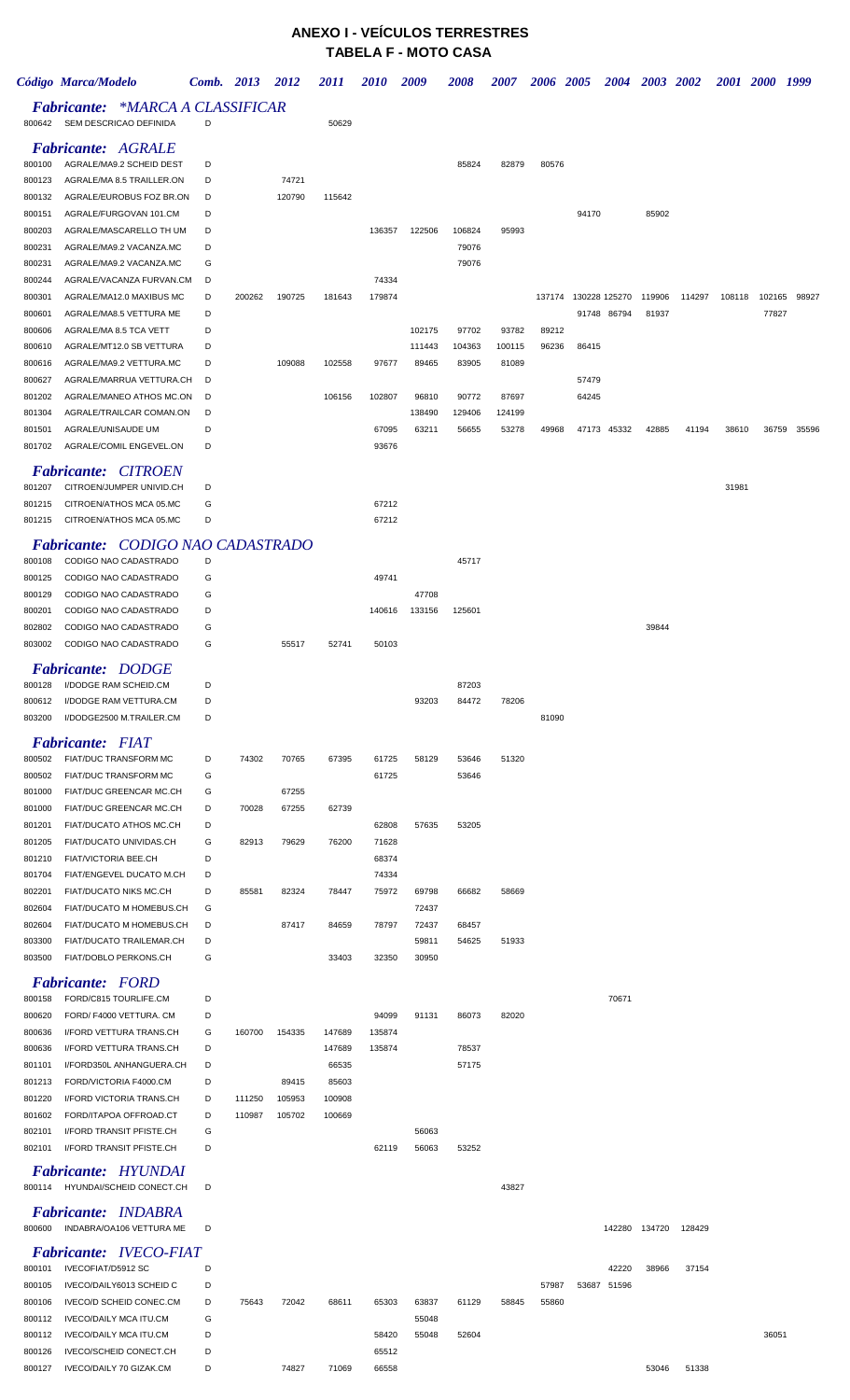| 800130 | <b>IVECO/DAILY 55 GIZAK.CM</b>  | D |        |        |        | 59391  | 56595  |        | 52354  |               |                      |        |        |        |               |             |
|--------|---------------------------------|---|--------|--------|--------|--------|--------|--------|--------|---------------|----------------------|--------|--------|--------|---------------|-------------|
| 800218 | IVECOFIAT/DAILYCIRILO.MC        | D |        | 89135  |        |        |        |        |        |               | 44932                |        |        | 40011  |               |             |
| 800615 | <b>IVECO/DAILY VETTURA.CM</b>   | G |        |        | 74627  |        | 67032  | 63787  |        |               |                      |        |        |        |               |             |
|        |                                 |   |        |        |        |        |        |        |        |               |                      |        |        |        |               |             |
| 800615 | IVECO/DAILY VETTURA.CM          | D |        |        | 74627  | 70880  | 67032  | 63787  | 60264  | 54382         | 50519<br>46942       | 45243  | 42864  | 41283  |               |             |
| 800624 | I/IVECOFIAT VETTURA.CM          | D |        |        |        |        |        |        |        |               |                      |        |        |        |               | 32852       |
| 800635 | IVECO/VETTURA ADVENT.CM         | D |        |        |        | 64947  |        |        |        |               |                      |        |        |        |               |             |
| 801001 | <b>IVECO/D GREENCAR MC.CH</b>   | D |        |        | 93550  | 89096  | 84288  | 80207  |        |               |                      |        |        |        |               |             |
|        |                                 |   |        |        |        |        |        |        |        |               |                      |        |        |        |               |             |
| 801100 | IVECO/ANHANGUERA MT.CM          | G |        |        | 156209 |        |        |        |        |               |                      |        |        |        |               |             |
| 801100 | IVECO/ANHANGUERA MT.CM          | D | 172219 | 164019 | 156209 | 138916 | 133366 | 128884 | 124109 | 119027 113954 |                      |        |        |        |               |             |
| 801208 | <b>IVECO/DAILY ATHOS.CM</b>     | D | 142694 |        |        |        |        |        |        |               |                      |        |        |        |               |             |
| 801208 | <b>IVECO/DAILY ATHOS.CM</b>     | G | 142871 | 137211 | 131303 |        |        |        |        |               |                      |        |        |        |               |             |
|        |                                 |   |        |        |        |        |        |        |        |               |                      |        |        |        |               |             |
| 801211 | <b>IVECO/VICTORIA SBEE.CM</b>   | D |        |        | 76942  | 73279  |        |        |        | 64795         | 61314                |        |        |        |               |             |
| 801217 | <b>IVECO/VICTORIA CONEX.CM</b>  | D | 91419  | 86667  | 82683  |        |        |        | 74276  |               |                      |        |        |        |               |             |
| 801219 | <b>IVECO/AUTOM CAMARI CO.CM</b> | D | 86691  | 80342  |        |        |        |        |        |               |                      |        |        |        |               |             |
| 801303 | IVECO/TRAILCAR CONCOR.MC        | D |        |        |        |        |        | 159186 | 152895 | 147305        |                      |        |        |        |               |             |
|        |                                 |   |        |        |        |        |        |        |        |               |                      |        |        |        |               |             |
| 801600 | IVECO/D ITAPOA PETIT.CH         | D | 105631 | 100602 | 95811  | 87760  | 82626  | 71571  | 67362  | 62462         |                      |        |        |        |               |             |
| 801601 | IVECO/ITAPOA ACONC.CM           | D | 94675  | 90168  | 85874  | 76580  | 72983  | 68267  | 66007  |               |                      |        |        |        |               |             |
| 801601 | IVECO/ITAPOA ACONC.CM           | G |        |        |        |        |        | 68267  |        |               |                      |        |        |        |               |             |
| 802000 | IVECO/D CHAPECO MC.CM           | D |        |        | 76294  |        | 67548  | 64266  | 61183  |               |                      |        |        |        |               |             |
|        |                                 |   |        |        |        |        |        |        |        |               |                      |        |        |        |               |             |
| 802500 | <b>IVECO/D SANTO INACIO.CM</b>  | D | 78332  | 74602  | 71049  | 63260  | 59865  | 56963  | 54215  |               |                      |        |        |        |               |             |
| 802501 | IVECO/SANTO INACIO 70.CM        | G |        | 72611  | 69155  | 65401  |        |        |        |               |                      |        |        |        |               |             |
| 802501 | IVECO/SANTO INACIO 70.CM        | D | 76242  | 72611  | 69155  | 65401  |        |        |        |               |                      |        |        |        |               |             |
| 802601 | <b>I/IVECOFIAT D HOMEBUS.CM</b> | D |        |        |        |        |        |        |        |               |                      |        |        |        | 37876         | 36695       |
|        |                                 |   |        |        |        |        |        |        |        |               |                      |        |        |        |               |             |
| 802603 | I/IVECOFIAT D HOMBUST.CM        | D |        |        |        |        |        |        |        |               |                      |        |        |        |               | 32863       |
| 802605 | IVECO/DC3813 HOME BUS.CM        | D |        |        |        |        |        |        | 87635  | 83651         | 80371                |        |        |        |               |             |
| 802609 | IVECO/D 55C16 HOMEBUS.CM        | D |        |        | 92850  |        |        | 82147  |        |               |                      |        |        |        |               |             |
| 802610 | IVECO/D5013 HOMEBUS.CM          | D |        |        |        |        |        |        | 51445  | 48812         | 47390                |        |        |        |               |             |
|        |                                 |   |        |        |        |        |        |        |        |               |                      |        |        |        |               |             |
| 802611 | IVECO/HOMEBUS 35S14 A.CH        | D |        |        |        | 77789  |        |        |        |               |                      |        |        |        |               |             |
| 802800 | <b>IVECO/DAILY GCASA MTC2</b>   | D |        |        |        |        |        |        |        |               |                      |        | 37830  | 36428  | 35119         |             |
| 803100 | <b>IVECO/DAILY SITNEI MC.CH</b> | D |        |        |        | 54006  | 50884  | 48640  | 46304  |               |                      |        |        |        |               |             |
|        |                                 |   |        |        |        |        |        |        |        |               |                      |        |        |        |               |             |
| 803203 | <b>IVECO/DAILY M.TRAILER.CM</b> | G | 75095  | 71740  | 67762  | 65461  |        |        |        |               |                      |        |        |        |               |             |
| 803203 | IVECO/DAILY M.TRAILER.CM        | D |        | 71740  | 67762  | 65461  |        | 62406  |        |               |                      |        |        |        |               |             |
| 803303 | IVECO/DAILY TRAILEMAR.CH        | D |        |        |        |        | 64096  | 60971  | 58083  |               |                      |        |        |        |               |             |
| 803306 | <b>IVECO/DAILY TRAILEMAR.CM</b> | D |        |        |        |        | 65814  |        |        |               |                      |        |        |        |               |             |
|        |                                 |   |        |        |        |        |        |        |        |               |                      |        |        |        |               |             |
|        | <b>Fabricante: M.BENZ</b>       |   |        |        |        |        |        |        |        |               |                      |        |        |        |               |             |
| 800102 | I/M.BENZ 412D M SCHEIDC         | D |        |        |        |        |        |        |        |               |                      |        |        | 38353  |               | 36632 34871 |
|        |                                 |   |        |        |        |        |        |        |        |               |                      |        |        |        |               |             |
| 800107 | I/M.BENZ SPR SCHEID.CM          | D |        |        | 62515  |        | 56704  | 53011  | 50337  |               |                      |        |        |        |               |             |
| 800113 | M.BENZ/OH1622 SCHEID.ON         | D |        |        |        |        | 167337 | 157511 | 152258 |               |                      |        |        |        |               |             |
| 800119 | M.BENZ/O371 GIZAK.ON            | D |        |        |        |        |        |        |        |               |                      |        |        |        | 77590         | 76294       |
| 800122 | M.BENZ/LO814 GIZAK.ON           | D |        |        | 97649  |        |        |        |        |               |                      |        | 57674  | 54912  | 53179         | 48395       |
|        |                                 |   |        |        |        |        |        |        |        |               |                      |        |        |        |               |             |
| 800133 | I/M.BENZ FOZ BR.CM              | D |        |        | 124476 |        |        |        |        |               |                      |        |        |        |               |             |
| 800147 | I/M.BENZ PROCOP MCA11.CM        | D |        | 62759  |        |        |        |        |        |               |                      |        |        |        |               |             |
| 800152 | I/M.BENZ515CDI UNIVID.CM        | G |        | 77558  |        |        |        |        |        |               |                      |        |        |        |               |             |
|        | I/M.BENZ515CDI UNIVID.CM        | D |        | 77558  |        |        |        |        |        |               |                      |        |        |        |               |             |
| 800152 |                                 |   |        |        |        |        |        |        |        |               |                      |        |        |        |               |             |
| 800154 | M.BENZ/ANCAR DOM I.ON           | D |        | 295792 |        |        |        |        |        |               |                      |        |        |        |               |             |
| 800207 | I/M.BENZ CDISP THB UM.CM        | D |        |        |        | 75984  | 71204  | 63867  | 60253  |               |                      |        |        |        |               |             |
| 800216 | I/M.BENZ SPRT CHAPECO.CM        | D |        |        |        | 62725  | 60199  | 53964  | 50947  | 48775         | 43434                |        |        |        |               |             |
| 800217 | I/M.BENZ SPRT MAR MC CM         | D |        |        |        |        | 62473  |        |        |               |                      |        |        |        |               |             |
|        |                                 |   |        |        |        |        |        |        |        |               |                      |        |        |        |               |             |
| 800222 | M.BENZ/COMIL TCA.ON             | D |        |        | 89590  | 86764  | 80434  |        |        |               |                      |        |        |        | 70590         |             |
| 800401 | M.BENZ/INDUSTREILER TRUK        | D |        |        |        |        |        |        |        |               | 140364               |        |        |        |               |             |
| 800404 | M.BENZ/0500M INDUST SUP         | D |        |        |        |        |        |        |        | 127560        | 118322 110627        |        |        |        |               |             |
| 800408 | M.BENZ/915 INDUST STAR          | D |        |        |        |        | 119887 | 112481 | 104157 | 99766         | 74445                |        |        |        |               |             |
|        |                                 |   |        |        |        |        |        |        |        |               |                      |        |        |        |               |             |
| 800414 | MBENZ/VITORIA SUPR 16.ON        | D |        |        |        |        |        |        |        |               | 234638 224553        | 215362 |        |        |               |             |
| 800421 | MBENZ/VITORIAREGIA621.ON        | D |        |        |        |        |        |        |        |               | 146349               | 139747 | 134811 | 129866 | 124418 120020 |             |
| 800429 | MBENZ/VITORIA STAR812.ON        | D |        |        |        |        |        |        |        |               |                      |        | 136147 | 123851 | 118969 114155 |             |
| 800431 | MBENZ/VITORIA STAR914.ON        | D |        |        |        |        |        |        |        |               | 104881               | 99570  | 89088  | 86277  |               |             |
|        |                                 |   |        |        |        |        |        |        |        |               |                      |        |        |        |               |             |
| 800603 | M.BENZ/LO915 VETTURA MED        | D |        |        |        |        | 103407 | 97098  | 89928  |               |                      |        |        |        |               |             |
| 800604 | M.BENZ/OH1418 VETTURA GR        | D |        |        |        |        |        |        |        |               | 130034 124726 119547 |        |        |        |               |             |
| 800614 | M.BENZ/C VETTURA G.ON           | D |        |        |        |        |        |        |        |               |                      |        |        |        |               | 99331       |
| 800617 | M.BENZ/OH1518 VETTURA.ON        | D |        |        |        |        | 166669 | 157939 | 150067 |               |                      |        |        |        |               |             |
|        |                                 |   |        |        |        |        |        |        |        |               |                      |        |        |        |               |             |
| 800621 | M.BENZ/LO812 VETTURA.MO         | D |        |        |        |        |        | 77914  | 73836  | 65568         |                      |        |        |        |               |             |
| 800622 | I/M.BENZ VETTURA SPR.CM         | D |        |        | 55533  | 53782  |        |        |        |               |                      |        |        |        |               | 30035 27713 |
| 800632 | M.BENZ/INDUSCAR VETT.ON         | D |        |        |        |        |        |        | 112061 |               |                      |        |        |        |               |             |
| 800633 | M.BENZ/BUSSCAR VETT.ON          | D |        |        |        |        |        |        |        | 111354        |                      |        |        |        |               |             |
|        |                                 |   |        |        |        |        |        |        |        |               |                      |        |        |        |               |             |
| 800633 | M.BENZ/BUSSCAR VETT.ON          | G |        |        |        |        |        |        |        | 111354        |                      |        |        |        |               |             |
| 800645 | M.BENZ/ACCELO815 AU M.CM        | D |        | 97548  |        |        |        |        |        |               |                      |        |        |        |               |             |
| 800800 | I/M.BENZ SPRINTERNIKS MC        | G |        |        |        |        |        |        |        |               |                      | 43834  |        |        |               |             |
|        |                                 | D |        |        | 85872  | 83164  |        | 66055  |        | 56681         |                      |        | 41980  | 40591  | 36952         | 33847       |
| 800800 | I/M.BENZ SPRINTERNIKS MC        |   |        | 90117  |        |        | 73756  |        | 59849  |               | 54306 50248          | 43834  |        |        |               |             |
| 800801 | I/M.BENZ SPRINTER 101.CM        | D |        | 61666  | 59721  |        |        |        |        |               | 51813                | 46139  |        |        | 30749         | 28364       |
| 800803 | I/M.BENZ 311 REVES MC.CH        | D | 64975  | 61882  | 58936  | 56118  |        |        |        |               |                      |        |        |        |               |             |
| 800900 | M.BENZ/MOTOR TRAILER BR         | D |        | 214395 |        | 160410 | 151462 | 140057 | 132536 | 125570        | 119640 113417        | 107449 | 102786 | 98228  | 93392         | 89346       |
|        |                                 |   |        |        |        |        |        |        |        |               |                      |        |        |        |               |             |
| 801203 | I/M.BENZ313 ATHOS MC.CM         | G |        | 113239 |        |        |        |        |        |               |                      |        |        |        |               |             |
| 801203 | I/M.BENZ313 ATHOS MC.CM         | D |        |        | 104151 | 97546  | 94470  | 84611  | 76635  |               |                      |        |        |        |               |             |
| 801222 | I/M.BENZ313CDI UNIVID.CM        | D |        |        | 63056  |        |        |        |        |               |                      |        |        |        |               |             |
| 801801 | I/M.BENZ SPRMODIFICAR.CM        | D | 71879  | 68456  | 65197  | 61655  |        |        |        |               |                      |        |        |        | 38525         |             |
|        |                                 |   |        |        |        |        |        |        |        |               |                      |        |        |        |               |             |
| 802001 | M.BENZ/MASCA CHAPECO.ON         | D |        |        |        | 104691 | 99774  | 93959  | 89261  |               |                      |        |        |        |               |             |
| 802900 | M.BENZ/MCASA HOMETUR.ON         | D |        |        |        |        |        | 76024  | 72855  | 69531         | 67401 64688          | 61871  | 59912  | 58165  | 55792         | 53863       |
| 803301 |                                 |   |        |        |        |        | 85892  |        |        | 73967         |                      | 65839  |        |        |               |             |
|        | M.BENZ/TRAILEMAR SUN.ON         | D |        |        |        |        |        | 80901  |        |               | 71720 68837          |        | 63753  | 61852  | 59348 57288   |             |
|        |                                 |   |        |        |        |        |        |        | 77521  |               |                      |        |        |        |               |             |
| 803304 | I/M.BENZ 413 TRAILEMAR.CM       | D |        |        | 65280  | 62497  |        | 55641  | 52251  | 48471         |                      |        |        | 36564  |               |             |
| 803308 | I/M.BENZ311 TRAILEMAR.CH        | D |        | 67681  |        |        |        |        |        |               |                      |        |        |        |               |             |
| 810122 | M.BENZ/LO812 GIZAK.MC           | D |        |        |        |        |        |        | 87575  |               |                      |        |        |        |               |             |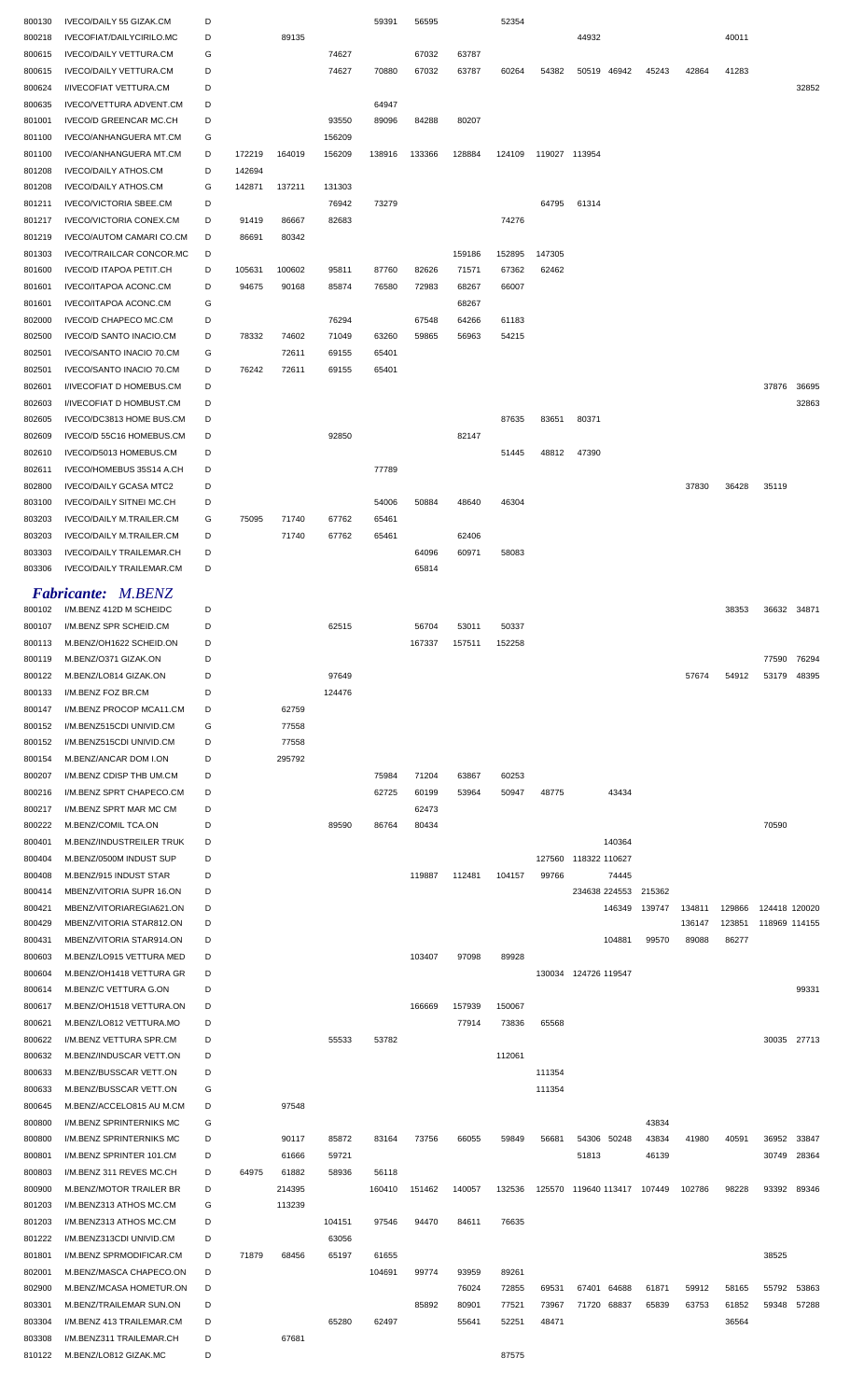|                  | Fabricante: MARCOPOLO                                 |          |                 |                |                |        |                |                |        |                |                      |             |                |                |                |                |                |
|------------------|-------------------------------------------------------|----------|-----------------|----------------|----------------|--------|----------------|----------------|--------|----------------|----------------------|-------------|----------------|----------------|----------------|----------------|----------------|
| 800202           | MARCOPOLO/VOLARE TH UM                                | D        |                 |                |                | 124012 | 110844         | 105186         | 98514  |                |                      |             |                |                |                |                |                |
| 800210           | MARCOPOLO/VO RODY.MC                                  | D        |                 |                | 170150         | 164042 | 150937         | 135964         | 119656 | 112443 101028  |                      |             |                |                |                |                |                |
| 800212           | MARCOPOLO/VOLARE ADAP.MC                              | D        | 128090          |                |                | 97106  | 91345          |                |        |                |                      |             |                |                |                |                |                |
| 800213           | MARCOPOLO/VOLARE TCA.ON                               | D        | 181487          | 172845         | 164615         | 149966 | 133933         |                |        |                |                      |             |                |                |                |                |                |
| 800219           | MPOLO/VOLA FURGOBENTO.ON                              | D<br>D   |                 |                |                |        |                |                |        |                |                      |             |                |                |                |                | 51997          |
| 800242<br>800504 | MARCOPOLO/VOL REVESC.MO<br>MARCOPOLO/V TRANSFORM MH G |          | 145496          |                | 78765          |        |                |                |        |                |                      |             |                | 61831          |                |                |                |
| 800504           | MARCOPOLO/V TRANSFORM MH D                            |          |                 |                | 78765          |        |                |                |        |                |                      |             | 64788          | 61831          |                |                |                |
| 800631           | MARCOPOLO/VOLARE VETT.ON                              | D        |                 |                |                |        |                |                |        |                |                      |             | 63522          |                |                |                |                |
| 800700           | MARCOPOLO/VOL UNIVIDA.MC                              | D        |                 |                |                | 114676 |                |                |        |                |                      |             |                |                |                |                |                |
| 801200           | MARCOPOLO/VO ATHOS MC.ON                              | D        |                 | 118366         | 111248         | 106293 | 97819          | 88096          | 77563  | 72878          |                      | 65432 60745 | 57547          | 53362          | 51121          | 48487          | 45711          |
| 801700           | MARCOPOLO/ENGEVEL MOV.ON                              | D        | 205040          | 195277         | 185977         | 173258 | 160378         | 147083         | 130322 |                |                      |             |                |                |                |                |                |
| 803103           | MARCOPOLO/SITNEI UM.ON                                | D        | 125895          | 119901         | 114192         |        |                |                |        |                |                      |             |                |                |                |                |                |
|                  | Fabricante: MOTOR-CASA                                |          |                 |                |                |        |                |                |        |                |                      |             |                |                |                |                |                |
| 806001           | MOTOR-CASA/AUTOMOVEL                                  | G        |                 |                |                |        |                |                |        |                |                      |             |                |                |                |                | 21175          |
| 807000           | MOTOR-CASA/MICROONIBUS<br>MOTOR-CASA/MICROONIBUS      | G<br>D   |                 |                |                |        |                |                |        | 75121          |                      |             | 61159<br>61159 |                |                |                | 51892          |
| 807000<br>807001 | I/MOTOR-CASA MICROONIBUS                              | D        | 115215          |                |                |        | 102582         | 93629          | 80478  | 75121<br>80544 | 71603 67741          | 68044 65087 | 63477          | 58300<br>59795 | 55705<br>57487 | 53629<br>55327 | 52956          |
| 807001           | I/MOTOR-CASA MICROONIBUS                              | G        |                 |                |                |        |                |                |        |                |                      |             |                |                | 64796          |                |                |
| 808000           | MOTOR-CASA/ONIBUS                                     | D        | 185602          | 176763         | 168346         | 150656 | 139887         | 132067         | 122271 | 113792         | 106064 96988         |             | 88712          | 81161          | 74433          | 68093          | 62579          |
| 808000           | MOTOR-CASA/ONIBUS                                     | G        |                 |                |                |        |                |                | 122271 |                | 106064               |             | 88712          | 81161          |                | 68093          | 62579          |
| 808001           | MOTOR-CASA/ONIBUS                                     | D        |                 |                |                |        |                |                | 122264 | 113800         | 106079 96993         |             | 88707          | 81163          | 74452          | 68083          | 62597          |
| 813000           | MOTOR-CASA/CAMIONETA                                  | G        |                 | 87131          | 82635          |        |                |                |        | 64368          | 60348                |             | 52620          |                |                | 45165          | 44572          |
| 813000<br>813001 | MOTOR-CASA/CAMIONETA<br>I/MOTOR-CASA CAMIONETA        | D<br>D   |                 |                |                |        |                | 66596          | 63252  | 59910          |                      | 56168 53314 | 50648          | 48074          | 45810          | 43472          | 41486<br>31008 |
| 813001           | I/MOTOR-CASA CAMIONETA                                | G        |                 | 83009          |                |        |                |                |        |                |                      |             |                |                |                |                |                |
| 814000           | MOTOR-CASA/CAMINHAO                                   | G        |                 |                |                |        |                |                | 99641  | 88722          |                      | 83693 76264 |                | 70692          | 67528          |                |                |
| 814000           | MOTOR-CASA/CAMINHAO                                   | D        |                 |                | 118438         | 114701 | 109700         | 104869         | 99641  | 88722          |                      | 83693 76264 | 73281          | 70692          | 67528          | 63643          | 61814          |
| 814001           | I/MOTOR-CASA CAMINHAO                                 | D        |                 | 179691         |                |        |                |                | 142139 | 132189         | 122936 114329        |             | 106327         | 98883          | 91962          | 85524          | 79538          |
| 814001           | I/MOTOR-CASA CAMINHAO                                 | G        |                 |                |                |        |                |                |        |                |                      |             |                |                |                |                | 79538          |
| 823000           | MOTOR-CASA/CAMINHONETE                                | G        |                 |                | 70107          |        |                | 52709          |        |                |                      | 39547       |                |                |                |                |                |
| 823000<br>823001 | MOTOR-CASA/CAMINHONETE<br>I/MOTOR-CASA CAMINHONETE    | D<br>D   | 77152           | 73478<br>79318 | 69980<br>75746 | 63714  | 56623          | 52709          | 48173  | 43652          | 41278                | 39547       | 36903          | 34074          | 32618          | 31451          | 30184          |
| 825000           | MOTOR-CASA/UTILITARIO                                 | G        |                 |                |                |        |                |                |        |                |                      |             |                |                | 63660          |                |                |
| 825000           | MOTOR-CASA/UTILITARIO                                 | D        |                 |                |                |        |                | 107733         | 96922  | 91358          |                      | 81712 73783 | 69644          | 66620          | 63660          | 60911          | 58330          |
| 825001           | I/MOTOR-CASA UTILITARIO                               | D        |                 |                |                |        |                |                | 53337  | 50653          |                      | 47092 44527 | 41993          | 38165          | 34868          |                | 33014 31078    |
|                  | <b>Fabricante: PEUGEOT</b>                            |          |                 |                |                |        |                |                |        |                |                      |             |                |                |                |                |                |
| 800131           | PEUGEOT/FOZ BR.CH                                     | D        | 72133           | 69276          | 66293          |        |                |                |        |                |                      |             |                |                |                |                |                |
| 800137           | PEUGEOT/BETOCAR BOXER.CH                              | D        |                 | 78875          | 75253          |        | 69353          |                |        |                |                      |             |                |                |                |                |                |
| 800500           | PEUGEOT/B TRANSFORM CM                                | D        | 78091           | 74371          | 70831          | 66821  | 59525          |                |        |                |                      |             |                |                |                |                |                |
| 800503           | PEUGEOT/B TRANSFORM CM                                | D        |                 |                |                |        | 57497          | 54789          | 47684  |                |                      |             |                |                |                |                |                |
| 800503<br>801204 | PEUGEOT/B TRANSFORM CM<br>PEUGEOT/BOXER ATHOSMC.CH    | G<br>- D |                 | 70697          | 65171          | 63117  | 58057          | 54789<br>55321 | 48128  |                |                      |             |                |                |                |                |                |
| 801701           | PEUGEOT/BO ENGEVEL UM.CH                              | G        |                 |                |                |        |                | 64378          |        |                |                      |             |                |                |                |                |                |
| 801701           | PEUGEOT/BO ENGEVEL UM.CH                              | D        |                 |                |                | 74669  | 68473          | 64378          | 58055  |                |                      |             |                |                |                |                |                |
| 803000           | PEUGEOT/BOXER MAR MC CH                               | D        | 89318           | 85065          | 81014          | 74211  | 68005          | 63958          | 57666  |                |                      |             |                |                |                |                |                |
| 803307           | PEUGEOT/TRAILEMAR BOX.CH                              | D        |                 |                |                |        |                | 66543          |        |                |                      |             |                |                |                |                |                |
| 803307           | PEUGEOT/TRAILEMAR BOX.CH                              | G        |                 |                |                |        |                | 66543          |        |                |                      |             |                |                |                |                |                |
|                  | <b>Fabricante: RENAULT</b>                            |          |                 |                |                |        |                |                |        |                |                      |             |                |                |                |                |                |
| 800115           | RENAULT/SCHEID.CH                                     | G        |                 |                | 61551          |        |                |                |        |                |                      |             |                |                |                |                |                |
| 800115           | RENAULT/SCHEID.CH                                     | D        | 67858           | 64628          | 61551          | 55856  | 53371          |                |        |                |                      |             |                |                |                |                |                |
| 800155<br>800208 | RENAULT/FOZ BR MCASA.CH<br>RENAULT/MASTER THB UM.CH   | D<br>G   | 135271<br>66897 | 64247          | 61481          |        |                |                |        |                |                      |             |                |                |                |                |                |
| 800208           | RENAULT/MASTER THB UM.CH                              | D        |                 |                | 61481          |        |                |                |        |                |                      |             |                |                |                |                |                |
| 800220           | RENAULT/INDUST PLATNO.CH                              | D        |                 |                |                | 55304  | 52856          | 50587          |        |                |                      |             |                |                |                |                |                |
| 800226           | RENAULT/EUROHOME NEO.CH                               | D        |                 | 84473          | 81808          | 78875  |                |                |        |                |                      |             |                |                |                |                |                |
| 800230           | RENAULT/CASADOCAMPING.CH                              | D        |                 |                | 57438          | 55627  |                |                |        |                |                      |             |                |                |                |                |                |
| 800239           | RENAULT/CHAPECO MC.CH                                 | D        | 64140           | 62117          |                |        |                |                |        |                |                      |             |                |                |                |                |                |
| 800241           | RENAULT/MT13M3 SETEC.CH                               | D        |                 | 64654          |                |        |                |                |        |                |                      |             |                |                |                |                |                |
| 800602<br>800613 | RENAULT/MASTER CH VETT<br>RENAULT/M VETTURA M.CH      | D<br>D   | 75486           | 71892          | 68470          | 65962  | 62814          | 60133          | 57579  | 43062<br>53015 | 40609<br>49992 47581 | 38861       | 36985          |                |                |                |                |
| 800628           | RENAULT/MASTER 101.CH                                 | D        |                 | 84748          |                | 54050  |                |                |        | 51004          | 50268                |             |                | 34917          |                |                |                |
| 801102           | RENAULT/ANHANGUERA M3.CH                              | D        |                 | 56715          |                |        |                |                |        |                |                      |             |                |                |                |                |                |
| 801212           | RENAULT/VICTORIA DREW.CH                              | D        |                 | 94890          | 90145          |        |                | 75780          |        |                |                      |             |                |                |                |                |                |
| 801212           | RENAULT/VICTORIA DREW.CH                              | G        |                 |                |                |        |                | 46946          |        |                |                      |             |                |                |                |                |                |
| 801400           | RENAULT/M SOBERANA UM.CH                              | D        |                 | 57925          | 54192          | 51613  |                |                |        |                |                      |             |                |                |                |                |                |
| 801400<br>801401 | RENAULT/M SOBERANA UM.CH<br>RENAULT/MT13 SOBERANA.CH  | G<br>D   | 89492           | 85232          | 54192<br>81173 | 71532  | 67760          | 65011          | 62058  |                |                      |             |                |                |                |                |                |
| 801900           | RENAULT/MAST SRB TRIP.CH                              | D        |                 |                |                |        | 70011          | 67803          | 64721  | 61007          |                      | 55049       |                |                |                |                |                |
| 801901           | RENAULT/M TRAILEMAR.CH                                | D        | 80911           | 77059          | 73389          | 66658  | 63095          | 60403          | 57867  |                |                      |             |                |                |                |                |                |
| 802200           | RENAULT/MASTER NIKSMC.CH                              | D        | 92578           |                | 75480          | 71925  | 69656          | 66714          | 63856  | 58812          |                      | 55433 53312 | 50788          | 48346          | 46148          |                |                |
| 802602           | RENAULT/M13M3 HOMEBUS.CH                              | D        | 65972           | 63891          | 61435          | 55439  | 52801          | 50558          | 48432  |                |                      |             |                |                |                |                |                |
| 802606           | RENAULT/M11M3 HOMEBUS.CH                              | D        |                 |                |                |        |                | 65796          | 60313  | 57075          |                      |             |                |                |                |                |                |
| 802607<br>802607 | RENAULT/TREILAR.CH<br>RENAULT/TREILAR.CH              | D<br>G   |                 |                | 32486          |        | 27115<br>27115 |                |        |                |                      |             |                |                |                |                |                |
| 803101           | RENAULT/M SITNEI MC.CT                                | D        |                 | 61689          |                |        | 51658          |                |        |                |                      |             |                |                |                |                |                |
|                  |                                                       | G        | 29305           | 27910          | 26581          |        | 23629          |                |        |                |                      |             |                |                |                |                |                |

*Fabricante: SCANIA*

SCANIA/K124 SCHEID EX.ON D 268256 260821 246158